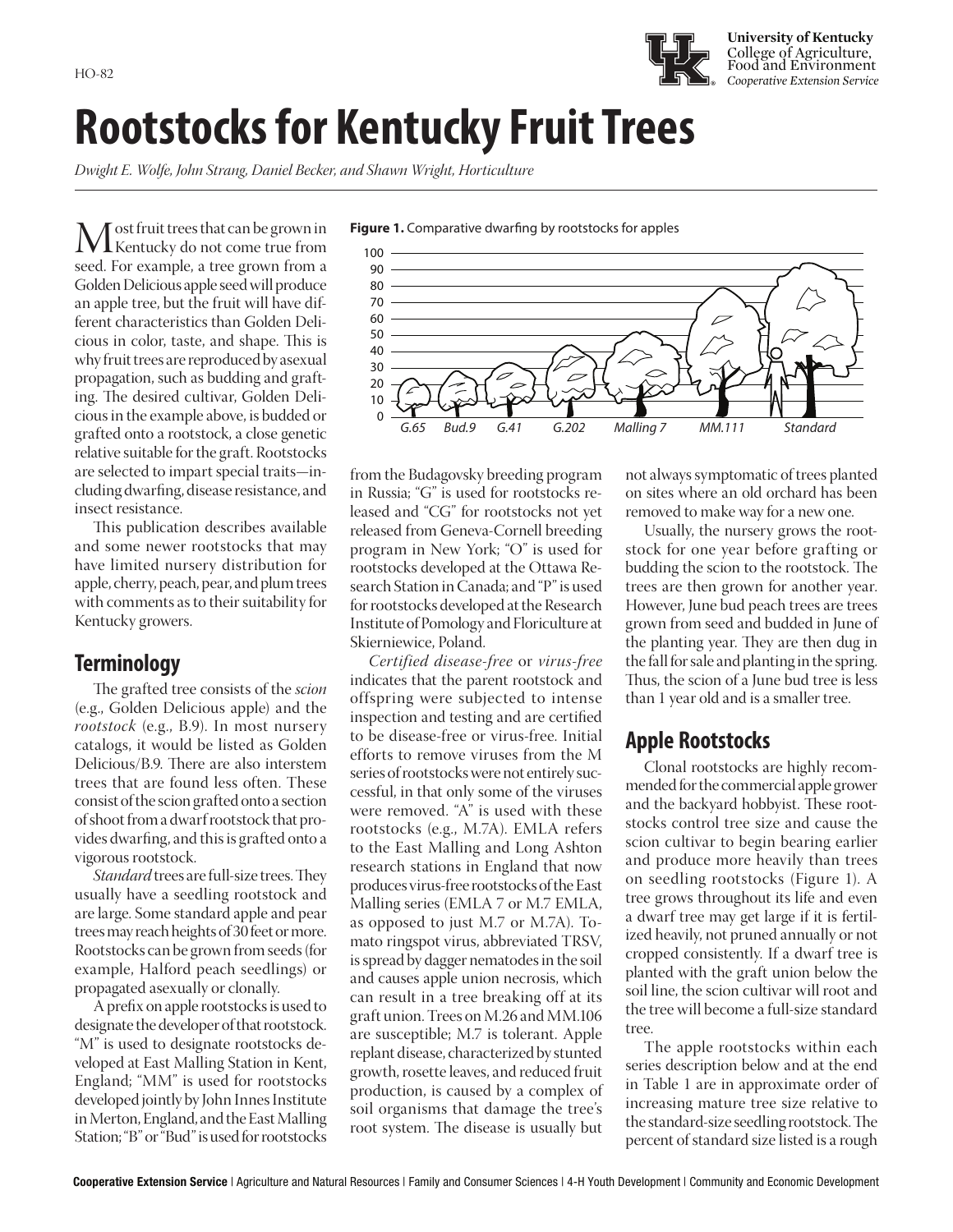#### **Table 1.** Characteristics of apple rootstocks

| <b>Rootstock</b>   | <b>Standard Size</b><br>Percent of | Support<br>Needed <sup>1</sup> | <b>Burrknots</b> | Root-Suckers | Collar Rot <sup>2,3</sup> | Fire Blight <sup>3</sup> | WAA <sup>3</sup> | Latent Viruses <sup>4</sup> | Yield Efficiency <sup>5</sup> | Apple Replant<br>Disease <sup>3</sup> | <b>Comments</b>                                                                                                                                                                |
|--------------------|------------------------------------|--------------------------------|------------------|--------------|---------------------------|--------------------------|------------------|-----------------------------|-------------------------------|---------------------------------------|--------------------------------------------------------------------------------------------------------------------------------------------------------------------------------|
| M.27               | $10 - 20$                          | Y                              | few              | few          | <b>MR</b>                 | S                        | S                |                             | H                             |                                       | Susceptible to TRSV and winter injury. Best in well-<br>drained soils.                                                                                                         |
| G.65               | $15 - 30$                          | Y                              | few              | some         | $\mathsf{R}$              | $\mathsf{R}$             | <b>MS</b>        | Υ                           | H                             | T                                     | Not brittle; training support required; irrigation<br>required; very winter hardy.                                                                                             |
| <b>Bud.9 Treco</b> | $25 - 35$                          | Y                              | few              | some         | <b>VR</b>                 | $\top$                   | S                | N                           | VH                            | VS                                    | Treco is the preferred B.9 clone for KY. Recommended<br>only on well-drained sites. B.9 is very susceptible to<br>apple replant disease.                                       |
| P.2                | $25 - 35$                          | Y                              | few              | few          | R                         | <b>MS</b>                | S                |                             | H                             |                                       | More dwarfing than M.9; slightly less vigorous than<br>M.26; cold hardy; resistant to crown gall; susceptible to<br>TRSV.                                                      |
| G.416              | 30-40                              | Y                              | rare             | few          | $\mathsf{R}$              | $\mathsf R$              | $\mathsf{R}$     | N                           | VH                            | T                                     | Very winter hardy and tolerant to apple replant<br>disease. Brittle graft union.                                                                                               |
| M.9 T337           | 30-40                              | Y                              | some             | few          | R                         | S                        | <b>VS</b>        | N                           | H                             | S                                     | Certified virus-free by NAKB; attractive to mice;<br>susceptible to nematodes; occasionally winter injured<br>in KY.                                                           |
| M.9 EMLA           | $30 - 40$                          | Y                              | some             | few          | R                         | S                        | VS               | N                           | H                             | S                                     | Virus-free version of original M.9; susceptible to<br>nematodes; occasionally winter injured in KY.                                                                            |
| M.9 Nic29          | $30 - 40$                          | Y                              | some             | some         | $\mathsf{R}$              | S                        | VS               | N                           | H                             | S                                     | The clone that has done best in KY, but is not<br>recommended.                                                                                                                 |
| G.11               | $35 - 45$                          | Y                              | rare             | few          | R                         | R                        | <b>MS</b>        | N                           | H                             | MT                                    | Size between M.9 and M.26, and slightly less vigorous<br>than M.9 T337. Similar productivity to M.9.                                                                           |
| G.16               | $35 - 45$                          | Y                              | rare             | few          | $\mathsf{R}$              | $\mathsf{R}$             | S                | Υ                           | <b>VH</b>                     | MT                                    | Not as brittle as M.9 with better anchorage; shows<br>some signs of resistance to replant disease. Use only<br>virus-free scion wood. Size and productivity similar to<br>M.9. |
| G.213              | $35 - 45$                          | Y                              | few              | few          | R                         | R                        | R                | N                           | H                             | $\top$                                | New and untested in KY.                                                                                                                                                        |
| G.2146             | $35 - 45$                          | Y                              | few              | few          | R                         | R                        | $\mathsf R$      | N                           | VH                            | T                                     | Tolerant to apple replant disease                                                                                                                                              |
| G.202 <sup>6</sup> | 40-50                              | Y                              | rare             | few          | R                         | $\mathsf{R}$             | $\mathsf R$      | N                           | H                             | T                                     | Produces a tree about the size of M.26 but not as<br>productive as G.935. Moderate tolerance to apple<br>replant disease.                                                      |
| G.2227             | 40-50                              | Y                              | some             | some         | ${\sf R}$                 | ${\sf R}$                | $\mathsf R$      | ${\sf N}$                   | $\overline{H}$                | S                                     | Similar to M.7 in vigor but more productive.                                                                                                                                   |
| G.814              | 40-50                              | Y                              | some             | some         | R                         | R                        | S                | Υ                           | H                             | $\top$                                | Produces a tree between M.9 and M.26 in size and is as<br>yield efficient as M.9.                                                                                              |
| G.935              | $40 - 50$                          | Υ                              | rare             | few          | R                         | R                        | S                | Υ                           | VH                            | Τ                                     | Produces a tree slightly larger than M.26.                                                                                                                                     |
| M.26 EMLA          | $40 - 50$                          | Υ                              | many             | few          | VS                        | VS                       | VS               | N                           | H                             | VS                                    | Very winter hardy.                                                                                                                                                             |
| G.30               | 50-70                              | Y/N                            | few              | some         | $\mathsf R$               | R                        | S                | ${\sf N}$                   | H                             | T                                     | Better anchorage than M.7. Very winter hardy. Weak<br>graft unions with weak cultivars during early years.                                                                     |
| G.9697             | 60-70                              | $\mathsf{N}$                   | few              | few          | ${\sf R}$                 | R                        | ${\sf R}$        | ${\sf N}$                   | H                             | $\top$                                | New and untested in KY.                                                                                                                                                        |
| G.2107             | 60-70                              | Y/N                            | few              | few          | ${\sf R}$                 | ${\sf R}$                | R                | ${\sf N}$                   | Η                             | R                                     | Similar to M.7 in size but more productive.                                                                                                                                    |
| M.7 EMLA           | 60-70                              | Y/N                            | few              | many         | <b>MR</b>                 | S                        | S                | N                           | MH                            | T                                     | Staking the first 4 to 5 years is suggested. Trees are cold<br>hardy.                                                                                                          |
| G.890 <sup>7</sup> | 70-80                              | N                              | few              | few          | $\mathsf R$               | ${\sf R}$                | R                | N                           | Н                             | T                                     | Can be used to grow weak scion cultivars on a free-<br>standing trees. Untested in KY                                                                                          |
| MM.106             | 70-80                              | N                              | some             | few          | <b>VS</b>                 | <b>MS</b>                | $\mathsf R$      | N                           | M                             | S                                     | Very susceptible to TRSV. Susceptible to early winter<br>freezes.                                                                                                              |
| MM.111             | 80-90                              | N                              | many             | few          | $\mathsf R$               | $\top$                   | R                | N                           | L                             | S                                     | The best semi-dwarf for heavy soils but not suitable for<br>high-density orchards.                                                                                             |
| <b>Bud.118</b>     | 90                                 | $\mathsf{N}$                   | rare             | rare         | $\sf S$                   | ${\sf MR}$               |                  | ${\sf N}$                   | L                             | S                                     | Productive and well anchored. Very winter hardy.                                                                                                                               |

 $1 \,$  Y = yes, support is needed; N = no, support is not needed; Y/N = may or may not need support depending upon site, etc.

2 *Phytophthora* spp.; also called Collar rot

 $3 \text{ R}$  = resistant; MR = moderately resistant; T = tolerant; MT = moderately tolerant; S = susceptible; VS = very susceptible

4 Latent virus susceptibility;  $Y = yes$ ;  $N = no$ 

5 Yield efficiency is a measure of productivity for a given size tree and is calculated as yield in lbs/square inch of trunk cross-sectional area. VH = very high, H = high, MH = moderately high, M = moderate, L = low

6 Highly recommended rootstocks

7 Very promising for trial and have woolly apple aphid resistance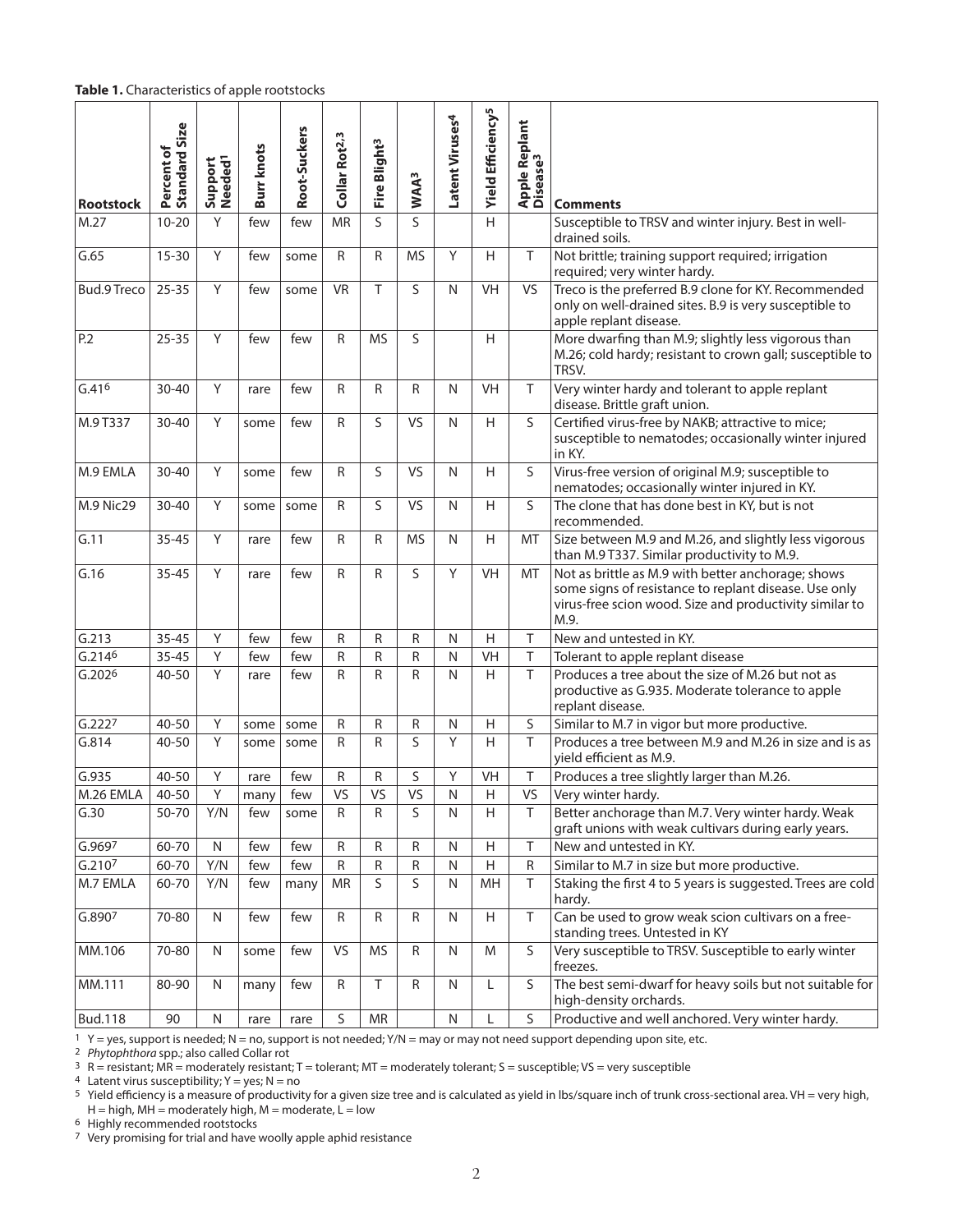approximation of the tree size and varies considerably due to orchard soil type and area grown in the U.S. (Northern orchard trees are considerably smaller than the same scion/rootstock in southern U.S. orchards.)

### Budagovsky Series

This series is from Dr. Valentin Ivanovich Budagovski's breeding program in Michurinsk State Agrarian University. Michurinsk is in the Tambov Region of Russia.

**Bud.9, B.9 Treco, B.9 Europe:** Size 25 to 35% of standard, a highly dwarfing rootstock. Compared to M.9, B.9 is more winter hardy, more dwarfing, and more resistant to fire blight, collar rot, and woolly apple aphids. Like M.9, trees on B.9 require permanent trellis or post support. Burr knots and suckers are rare. The graft union is smoother than that of M.9. B.9 promotes open scion growth and produces crops in two to three years with yield efficiency comparable to M.9. It is has been highly recommended as a dwarf rootstock in Kentucky on well-drained soils but may "runt out" under heat stress conditions. The B.9 Treco clone is the clone that has done best in Kentucky.

**B.10 ('Mich96'):** A Russian rootstock from a cross of B.9 and semi-dwarf unpatented '13-14'. It produces a tree about 35 to 40% of standard, about M.9 Pajam 2 size. It is resistant to fire blight, tolerant of crown rot, and somewhat tolerant to replant disease. It has better rooting and hardiness than B.9, and improved frost resistance.

**Bud.118, B.118:** Size 90% of seedling size, similar to EMLA 111. It is very winter hardy, well-anchored, and grows well in most soils. It is free standing, but too vigorous for high-density plantings.

### Geneva® Series

This series of rootstocks originated from the breeding program of Dr. James N. Cummins and Dr. Herb Aldwinckle at New York State Agriculture Expt. Station, Cornell University and USDA-ARS, Geneva, New York. All of their stocks are patented. Many of these look very good for Kentucky apple growers because of their fire blight, collar rot, woolly apple aphid, and apple replant disease resistance as well as high yield efficiency and low incidence of burr knots and root suckers. Some of the newer releases may not be available through nurseries yet. A very good chart summarizing these stocks and their characteristics can be found at http://www.ctl.cornell.edu/ plants/GENEVA-Apple-Rootstocks-Comparison-Chart.pdf.

**G.65:** Size 15 to 30% of standard, this rootstock was the first introduction from the breeding program. It originated from a M.27 x Beauty Crab cross made in 1974 and was introduced in 1991. G.65 is precocious, very productive, and produces some root suckers but few burr knots. It is resistant to Phytophthora root rot (also denoted as collar rot or crown rot) and very resistant to fire blight. It is moderately susceptible to woolly apple aphids and is highly sensitive to latent viruses. Trees on G.65 are sturdy and well-anchored, producing trees between those of M.27 and M.9 in size.

**G.41:** Size 30 to 40% of standard, it is an Ottawa 3 (*Malus domestica*) x Robusta 5 (*M. x robusta*) cross that was selected for its resistance to crown rot, fire blight, and woolly apple aphid. It is a little more dwarfing than M.9 but highly yield efficient, very precocious, very cold hardy, and replant-disease–tolerant. Graft unions are particularly brittle during the first few growing seasons, and trees need to be well supported.

**G.16:** Size 35 to 45% of standard, it is highly sensitive to common latent viruses, and only virus-free scion wood should be used. It is tolerant to crown rot, has strong resistance to fire blight and scab, and has some tolerance to apple replant disease. G.16 is not brittle and is well anchored. Suckers and burr knots are rare. Some graft union breakage has been observed in one of our plantings.

**G.11:** Size 35 to 45% of standard, it is less attractive to woolly apple aphid than is M.26 and moderately resistant to both fire blight and collar rot. Precocious with high yield efficiency, it seldom has burr knots or suckers. It is comparable to M.9 in vigor.

**G.213:** Size 35 to 45% of standard, is highly resistant to fire blight that produces a tree with a size comparable to that of M.9 T337. It is tolerant to replant disease complex and crown and root rots (Phytophthora). It is also resistant to woolly apple aphid and not susceptible to latent viruses. It is as productive and yield efficient as M.9. Cold hardiness is yet to be determined.

**G.214:** This rootstock produces a tree between M.9 and M.26 in size, 35 to 45% of standard. It was introduced in 2010 from a 1975 cross of Ottawa 3 x Robusta 5, and tested as CG.4214. It has similar vigor and precocity as M.9 Nic 29, and M.26, but is more productive, has good cold hardiness, and is resistant to fire blight, Phytophthora root rot, and woolly apple aphid.

**G.814:** A new rootstock that is highly resistant to fire blight that produces a tree between M.9 and M.26, about 40 to 50% of standard size. It is tolerant to replant disease complex and crown and root rots (Phytophthora) but is not resistant to woolly apple aphid and is susceptible to latent viruses. It is cold hardy, productive, and as yield efficient as M.9.

**G.935:** Size 40 to 50% of standard, produces a tree that is between M.26 and M.7 size with excellent production. It is resistant to crown rot and fire blight and is very cold hardy and tolerant to replant disease but is susceptible to woolly apple aphid and latent viruses.

**G.202:** Size 40 to 50% of standard, selected mostly for its ability to root/propagate. It is resistant to woolly apple aphids as well as crown rot and fire blight, and produces a tree that is between M.26 and G.11 in size but is not as productive as G.11. It may be a good rootstock for weak scions such as Honeycrisp and highly precocious scions with a tendency to produce oversize fruit.

**G.222:** A semi-dwarfing rootstock that produces a tree 45 to 55% of standard size with similar vigor to M.7 but more precocious and productive. This rootstock was introduced in 2011. It has good cold hardiness, and resistance to fire blight, Phytophthora root rot and woolly apple aphid. Young grafted trees need support. It is not very tolerant to replant disease.

**G.30:** Size 50 to 70% of standard, it is more precocious and more productive than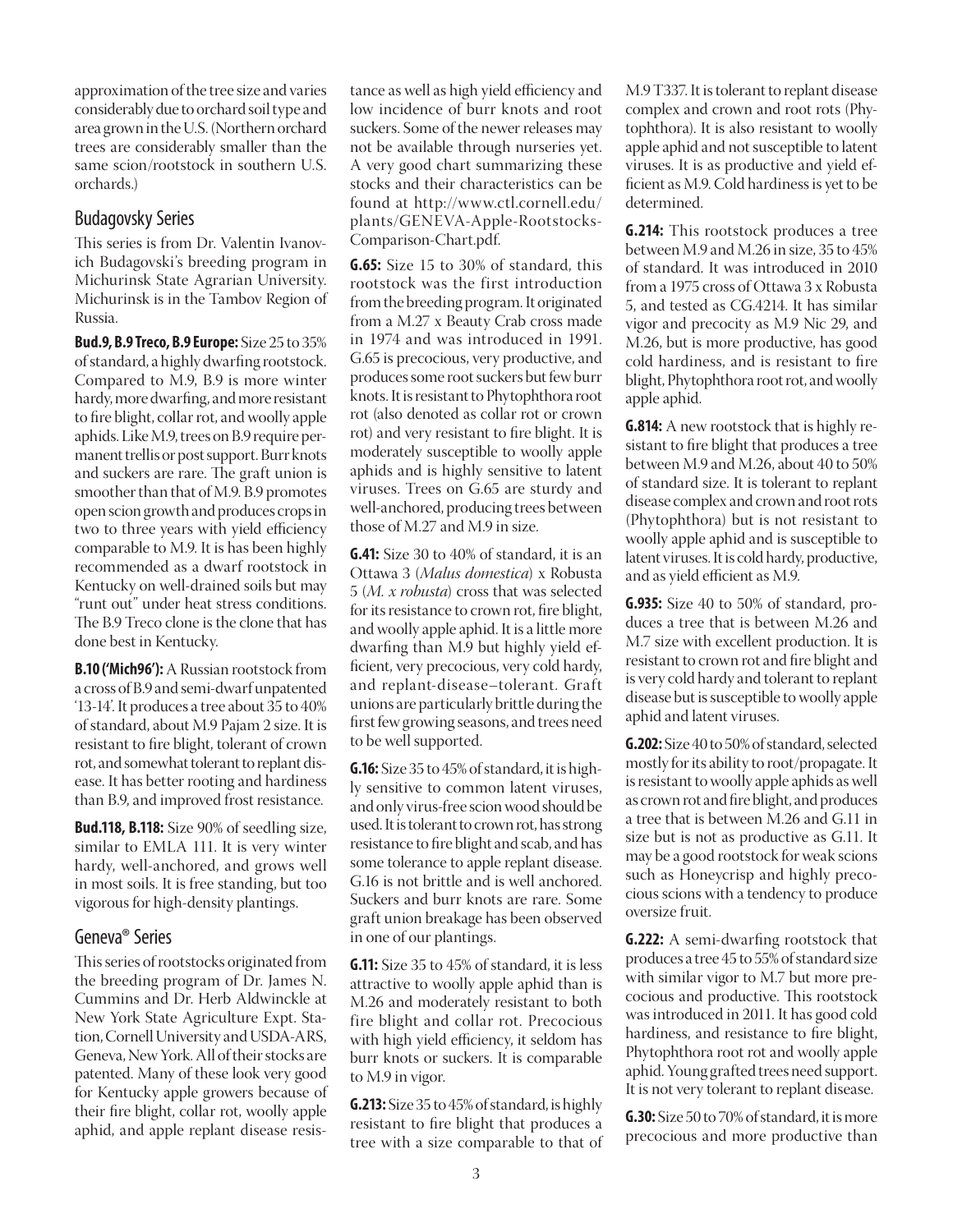M.7, with yield efficiencies three to five times better than M.7, and is less prone to suckers and burr knots. It is resistant to crown rot and fire blight but tends to have thorns that must be cut off before planting. G.30 forms weak graft unions with brittle cultivars during the early years and is not recommended for use with Gala, Golden Delicious, Honeycrisp, Jonagold, or Braeburn. Tree support is highly recommended.

**G.969:** A semi dwarfing rootstock that produces a tree 60 to 70% of standard with similar vigor to M.7. It originated from a 1976 cross of Ottawa 3 x Robusta 5, was tested as CG.6969, and introduced in 2010. The grafted tree is free standing, precocious, and productive, and has good cold hardiness and resistance to fire blight, Phytophthora root rot, and woolly apple aphid.

**G.210:** A semi-dwarfing rootstock that produces trees 60% to 70% of standard, about M.7 and G.30 in size. It was introduced in 2010 from a 1975 cross of Ottawa 3 x Robusta 5, and tested as CG.6210. It is resistant to crown rot, fire blight, woolly apple aphid, and replant disease. The grafted tree is semi-freestanding and intended for use with processing orchards or weak scion cultivars. It has higher precociousness for scions than M.7, cumulative yield efficiency similar to M.9, good cold hardiness, and resistance to fire blight and woolly apple aphid. It is tolerant to the replant disease complex.

**G.890:** A semi-dwarfing apple rootstock that produces a tree 70 to 80% of standard size with vigor similar to that of MM.106. It originated from a 1976 cross of Ottawa 3 x Robusta 5, was tested as CG.5890, and introduced in 2010. The grafted tree is free-standing and intended for processing orchards or weak scion cultivars. It is more precocious than M7 and M106. G.890 is tolerant to replant disease, and resistant to fire blight, crown rot, and woolly apple aphid. It is a winter hardy rootstock with low suckering and cumulative yield efficiency similar to M.9.

### Malling Series

**Malling 27 (M.27):** Released in 1991, trees on this rootstock are 15% of standard and rarely produce suckers. Must be supported and is not recommended for commercial production in Kentucky because the tree is too small. Cultivars on this stock are early bearing and productive but have reduced fruit size. It is resistant to collar rot if planted in well-drained soils, but it is susceptible to fire blight and tomato ringspot virus. The rootstock is slow to harden off in the fall and is more susceptible to winter injury.

**Malling 9 T337 (M.9 T337, M.9 NAKBT337):** Size 30 to 40% of standard. It is a certified selection of M.9 tested for viruses by the General Netherlands Inspection Service for Woody Nursery Stock (NAKB), usually referred to in nursery catalogs as M.9 T337. It fruits early and is productive for its size. Trees on M.9 NAKBT337 are slightly less dwarfing than the classic M.9 but should still be supported by a wire trellis or posts. The rootstock is susceptible to nematodes, woolly apple aphid, and fire blight but is resistant to Phytophthora root rot. It requires irrigation on sandy soils and responds well to mulching on most soils but is unusually attractive to mice. It is suitable for highdensity plantings. This is the preferred M.9 clone in Kentucky but is as susceptible to winter injury as the classic M.9 in extreme cold winters.

**Malling 9 (M.9 EMLA):** Size 30 to 40% of standard. Similar to the classic M.9 that was received from East Malling in 1931. It is a replacement clone that has undergone heat treatment to eliminate common latent virus. The rootstock is susceptible to nematodes, woolly apple aphid, and fire blight but is resistant to Phytophthora root rot (crown or collar rot). Winter injury is an occasional problem in Kentucky.

**Malling 9 Nic29 (M.9 Nic29, aka M.9 Pajam 2):** Size 30 to 40% of standard. A mutation of M.9 discovered and developed by Rene Nicolai at his nursery in Belgium. M.9 Nic29 is recommended for use with cultivars that are less vigorous such as Empire or Honeycrisp. M.9 Nic29 has slightly more vigor than other clones of Malling 9 yet is similar in other horticultural characteristics.

**Malling 26 (M.26 EMLA):** Size 40 to 50% of standard. Provides somewhat better anchorage than the M.9 clones, but staking or other support is recommended for all but the most compact cultivars. Empire and similar cultivars fruit too early on M.26, and chemical fruit thinning should be used to prevent loss of leaders. Most cultivars have been quite productive on M.26, but those especially susceptible to fire blight (such as Gala and Jonathan) should be avoided. Susceptible to fire blight, woolly apple aphid, and crown rot, M.26 is the most tolerant of low winter temperatures of all the English rootstocks but requires a well-drained but not droughty soil. Under Kentucky conditions, problems with fire blight and collar rot have severely limited sites and cultivars with which it can be used.

**Malling 7 (M.7, M.7A, and M.7 EMLA):** Size 60 to 70% of standard, it performs best on deep, well-drained soil and is somewhat drought tolerant. While most trees on M.7 are self-supporting, staking for the first four to five years is suggested. M.7 should be used as a rootstock for Delicious and Idared on only the most favorable sites as it produces larger than desired trees. M.7 is prone to burr knots and suckers badly but is resistant to fire blight and crown rot. The virus-free clone of M.7 is M.7 EMLA; it has exceptional winter hardiness.

**Malling-Merton 106 (MM.106):** Size 70 to 80% of standard, it is consistently a highly productive rootstock. Much better anchored and substantially more productive than trees on M.7, it hardens off late in the fall and can be damaged by early freezes. Early bearing with few suckers, its susceptibility to collar rot and early winter injury restricts its usefulness in Kentucky. It is resistant to woolly apple aphid. It should not be planted on sites with poorly drained soil. Trees of Red Delicious and some other cultivars on MM.106 are susceptible to union necrosis and decline caused by tomato ringspot virus.

**Malling-Merton 111 (MM.111, EMLA 111):** Produces trees 80 to 90% of standard that are moderately slow to bear with medium productivity. More drought tolerant and better anchored than most other rootstocks, it is resistant to woolly apple aphid and has been an outstanding rootstock for Idared, spur-type Red Deli-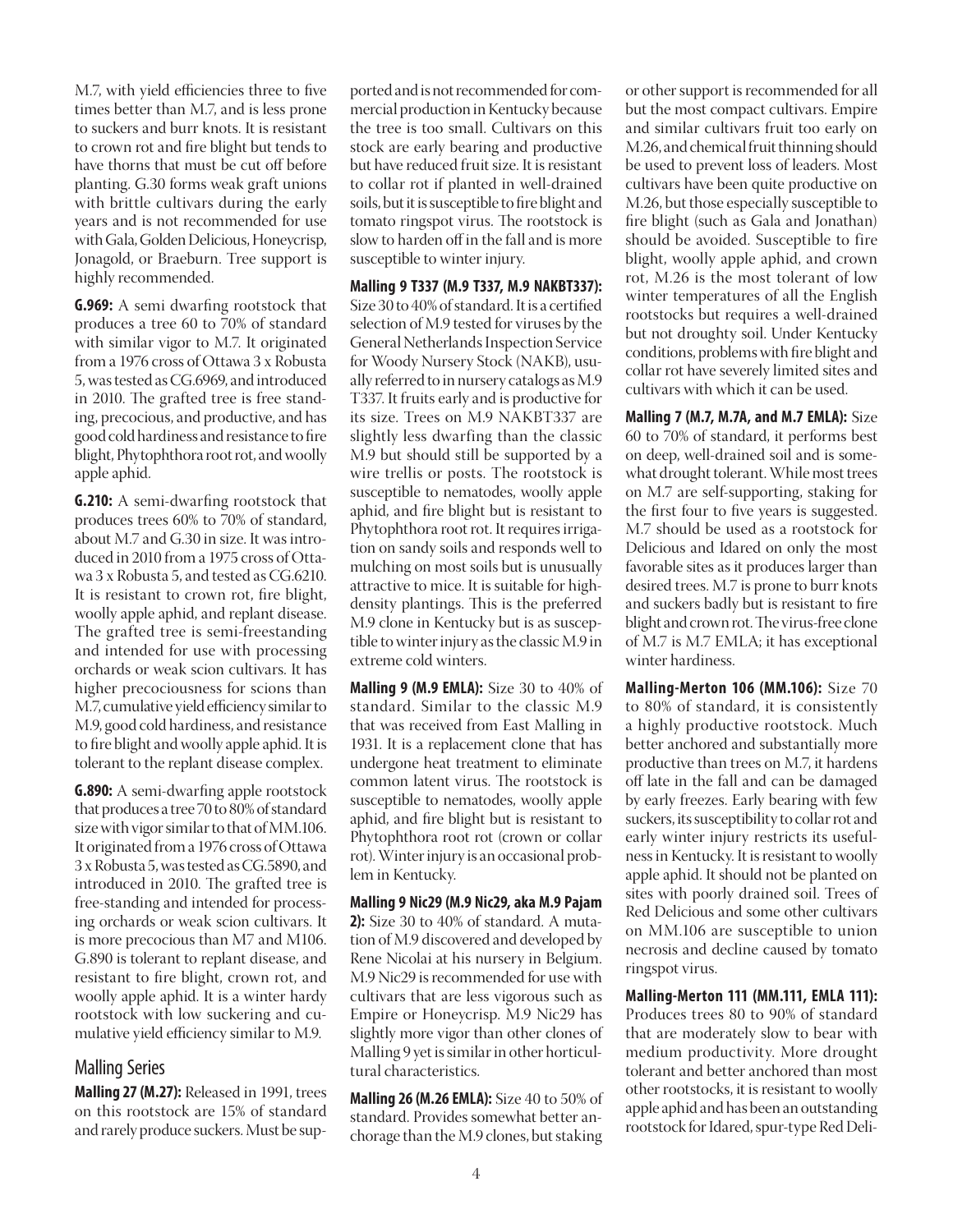cious, spur-type McIntosh, Jonathan, and Rome Beauty. Best adapted clonal stock for survival in Kentucky, particularly on heavy soil. However, it is too large for most plantings.

**Interstem B.9 or M.9/MM.111:** Made by interposing a 6- to 10-inch stem piece of either B.9 or M.9 between the MM.111 rootstock and the scion cultivar. Dwarfing effect of the interstem is less than if either B.9 or M.9 is used directly as a rootstock and results in a tree that is moderately dwarf to large semi-dwarf in size. Mature stature intermediate in size to trees on G.11 to M.7 rootstocks (30- 70% of standard) are possible, depending on the length of the stem piece, orchard growing conditions, and scion cultivar. Staking can usually be avoided, but the tree should be planted with the soil level halfway up on the interstem. It is more tolerant of drought than either B.9 or M.9 alone and is collar rot resistant.

### Canadian Rootstocks

**Ottawa 3 (O.3):** Size 40 to 50% of standard, it is very productive and early bearing, susceptible to fire blight, woolly apple aphids, and tomato ringspot virus but is resistant to collar rot. It is sensitive to extremely acidic soils but is free of suckers and burr knots. Support has not been required in Kentucky. This rootstock has fallen out of favor and is no longer widely planted.

### P Series

A breeding program at the Research Institute of Pomology and Floriculture at Skierniewice, Poland, began in 1954 to develop rootstocks hardier than those in the Malling series. These stocks are known as the P series (percent of standard size is in parentheses): P1 (70), P2 (30), P14 (65), P16 (35), P18 (100), P22 (30), P59 (28), P60 (55), P61 (29), P62 (32), P63 (22), P64 (18), P65 (28), P66 (42), P67 (52), and P68 (48). P.67 and P.68 have been reported to have low susceptibility to fire blight and P.66 medium susceptibility. Although all of these rootstocks are listed in the Polish National List of Fruit Plant Varieties, their availability in the USA is limited to negligible. A few of the more common ones are listed below.

**P.22:** Size is 15 to 25% of standard. Trees on P.22 are less vigorous than trees on M.9. It is resistant to collar rot and highly resistant to apple scab, powdery mildew, and crown gall. It is susceptible to woolly aphid and fire blight, but burr knots and suckers are rare. Exceptionally winter hardy but is considered to produce too small of a tree and is not recommended for Kentucky.

**P.2:** Size 25 to 35% of standard, its cropping efficiency is similar to M.9, and it is resistant to collar rot and crown gall. It is slightly susceptible to fire blight and woolly apple aphid. Trees require a permanent trellis or post support.

**P.1:** A dwarfing rootstock with vigor similar to M.7. It is considered resistant to collar rot, but susceptible to woolly apple aphid and fire blight.

**P.18:** A well-anchored, hardy, widelyadapted rootstock that produces a tree the same size as a standard seedling. It is very resistant to crown rot and moderately resistant to fire blight. It has very little suckering and very few burr knots.

# **Pear Rootstocks**

Pear rootstocks that control size in European pears generally do not dwarf Asian pears. A good source of pear rootstock information can be found at: http://treefruit.wsu.edu/web-article/ pear-rootstocks/.

**Pyrodwarf:** A new rootstock which produces trees that are 50% of standard without reducing fruit size. It is a cross of Old Home x Bonnie Luise. Pyrodwarf is precocious, has moderate resistance to fire blight, and does not root sucker. It has not been evaluated in Kentucky, but its moderate resistance to fire blight makes it of questionable value.

**Quince A:** Size is 45 to 55% of standard. A semi-dwarfing pear rootstock selected at the East Malling Station, England. Quince A is more vigorous but not as precocious as Quince C. Quince A is resistant to crown gall, mildew, nematodes, and pear decline but is very susceptible to fire blight and produces too many root suckers. Provence Quince, from France, produces a tree 65% of standard. None of these are recommended for Kentucky. **OHxF 333:** Size is 50 to 70% standard. It is a semi-dwarfing pear rootstock from Oregon. In limited tests at Geneva, Bartlett trees on OHxF 333 rootstock were about half standard size, while Bosc trees on OHxF 333 rootstock were about two-thirds standard size. It is resistant to fire blight, collar rot, woolly pear aphid, and pear decline. Trees are productive, precocious, and well-anchored. Some report that fruit size is reduced. It does not dwarf Asian pear. We think OHxF 333 is worthy of commercial planting.

**OHxF 87:** Size is 60 to 70% of standard, it is a semi-vigorous pear rootstock, resistant to fire blight, crown rot, woolly pear aphids, and pear decline. OHxF 87 is a precocious and well-anchored pear rootstock. This rootstock is highly recommended for commercial planting in Kentucky.

**OHxF 97:** Is a vigorous, disease-resistant rootstock sibling of OHxF 333. Bartlett and Bosc cultivars grafted on OHxF 97 have produced standard-size (100%) trees that are more productive and precocious than trees on seedling rootstock. OHxF 97 works well for Asian pears.

**Old Home:** Hardy, fire-blight-resistant cultivar primarily used as a rootstock; produces standard-size trees.

**Pyrus betulifolia (seedling):** Produces standard-size trees. It is recommended for Asian pears as it increases fruit size.

# **Cherry Rootstocks**

**Mazzard:** Standard rootstock for cherry; the preferred rootstock for both tart and sweet cherries in Kentucky. Produces a full-sized tree.

**Gisela**®**3, Gisela**®**5, Gisela**®**6 and Gisela**®**12:** These are the result of a breeding program in Giessen, Germany, and stand for GIessen's SELection for *Prunus avium*. They produce trees about 35%, 45 to 50%, 60 to 65%, and 55 to 60% of the size of trees on Mazzard rootstock in the Eastern U.S., respectively. Trees need to be supported and intensively managed through appropriate irrigation, pruning, and fertilization so as to prevent overcropping. All do well in heavy soils. Gi. 3 and Gi.5 have been shown to reduce sweet cherry fruit size and sugar content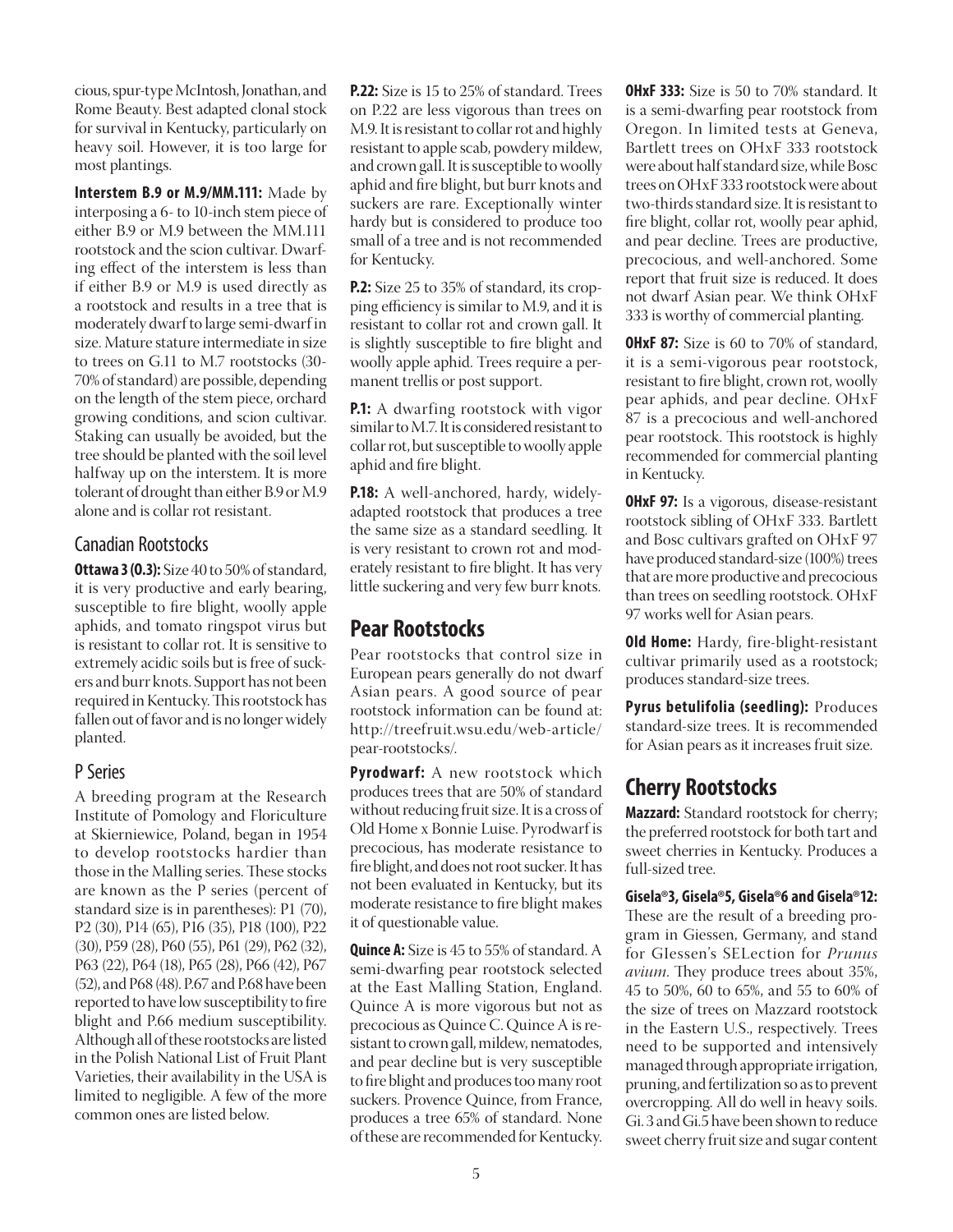when overcropped. Gi. 6 is less tolerant of bacterial canker.

**Colt:** Released in 1977 from East Malling Research Station, it produces trees about the size of Mazzard. It is very vigorous, has good anchorage, does well in heavy clay soils, but is not cold hardy.

**Krymsk**®**5, Krymsk**®**6 and Krymsk**®**7:** The Krymsk series originates from the breeding program in Vavilov Research Institute in Russia. They produce trees about 50 to 60%, 70 to 80%, and 90% the size of those grown on Mazzard in the Eastern U.S., respectively. Trees are tolerant of water stress and are adaptable to a range of soil conditions. Krymsk®5 and 6 are precocious and compatible with all cherries but are sensitive to Prunus ringspot and Prunus dwarf virus.

### **Clinton, Lake, Cass, Crawford, and Clare:**

Developed by Dr. Amy Iezzoni's cherry rootstock breeding program at Michigan State, and still being evaluated. Clinton produces trees about 50-60% the size of Mazzard. Lake, Cass, and Crawford produce trees about 40-50% of the size of Mazzard. Clare produces trees about 35-40% of the size of Mazzard.

### **Peach Rootstocks**

**Guardian:** A registered nematode-resistant rootstock that is a southeastern standard. It has slightly less resistance to root-knot nematode (*Meloidogyne* spp.) than Nemaguard, but greater resistance to ring nematode and is thus less susceptible to bacterial canker and peach tree short life. This rootstock has performed very well in Kentucky trials and is highly recommended.

**Halford:** Peach seedling rootstock that performs similarly to Lovell in Kentucky but is difficult to find.

**Lovell:** Peach seedling rootstock that has been outstanding in most NC-140 trials, survives very well in Kentucky, and is highly recommended. It is susceptible to root-knot and root-lesion (*Pratylenchus vulnus*) nematode and to oak-root fungus, and somewhat susceptible to bacterial canker. It is becoming difficult to find.

**Mariana 2624:** Will produce a semi-dwarf tree 10 to 15 feet tall. It does well on wet soils and tolerates a variety of soils. It is compatible as a rootstock for plums and peaches.

**Monegro:** A clonal almond X peach hybrid rootstock for almond. Origin: Unidad de Fruticultura, SIA–DGA, Zaragoza, Spain. A cross of Garfi almond x Nemared peach, selected in 1987, and tested as GN-9. Introduced in 1999. It is readily propagated via softwood and hardwood cuttings; the unbudded tree has red leaves. It is adapted to calcareous soils; resistant to lime-induced chlorosis, superior to peach seedling rootstocks; performs well under drought conditions; has significantly higher vigor than trees budded on peach seedling rootstocks, comparable to GF677. Fruit production is similar to GF677, and is resistant to a broad range of root-knot nematodes including *M. arenaria, M. incognita, M. javanica, and M. hispanica*.

**MP-29:** Semi-dwarf plum-peach hybrid rootstock with moderate vigor that produces a tree about 70% the size of trees on Guardian but with better yield efficiency. It is resistant to peach tree short life and *Armilaria* root rot and several species of root-knot nematodes including *M. incognita* and *M. floridensis.*

**Nemaguard:** A Chinese rootstock that induces late blooming but is very susceptible to wet-feet. It is a nematode-resistant rootstock that is not winter hardy in Kentucky.

**Rutgers Red Leaf:** Originated at Rutgers University, New Brunswick, New Jersey, and introduced by M.A. Blake in 1947. Parentage is unknown. The small whitefleshed freestone fruit is of no value, but the tree is used as a source of hardy seedling rootstock that is readily identified by its red leaves in the nursery.

**Sharpe:** Clonal plum hybrid rootstock for peach. Origin is USDA-ARS, Byron, Georgia, and University of Florida, by R. Sharpe (UFL), T. Beckman (USDA-ARS), J. Chaparro (UFL), and W. Sherman (UFL). A cross of *P. angustifolia* x unknown species, discovered in Florida and tested as FLA1-1. Introduced in 2007.

It is readily propagated by softwood and hardwood cuttings and has a chilling requirement of 500 h. Budded trees display moderate vigor, 60% less than trees budded on seedling rootstock; more resistant to armillaria root rot (*Armillaria tabescens*) than Guardian; resistant to peach tree short life similar to Guardian; resistant to root-knot nematodes (*M. incognita* and *M. floridensis*), similar to Nemaguard and Flordaguard, respectively; suggested for armillaria root rot infested sites.

**St. Julian GF 655-2:** A clonal rootstock for peaches and plums that produces moderately vigorous, productive trees that do well on heavy, wet soils. Resistance to Phytophthora and bacterial canker is fair.

**Tennessee Natural:** Not recommended in Kentucky.

**Bailey:** Survived better than Lovell and Halford in Illinois trials and yielded similarly to these rootstocks. It is recommended for Kentucky.

### Stocks from Zaiger Genetics Breeding Program

**Atlas**™**:** This Zaiger Genetics patented peach-almond-plum-apricot hybrid rootstock has about 120 percent of the vigor of Lovell and has nematode resistance similar to Nemaguard. It is well-anchored and productive with good fruit size. It may be intolerant of wet soil conditions and delay fruit maturity in some varieties. It performed very well in Kentucky trials and is highly recommended.

**Viking**™**:** This Zaiger Genetics–patented peach-almond-plum-apricot hybrid rootstock has about 110 percent of the vigor of Lovell. It is well-anchored and has nematode resistance similar to Nemaguard. Scions are precocious and productive with good fruit size. Trees show tolerance of wet soil conditions.

**Citation:** This patented dwarfing rootstock for peaches and plums is a complex peach x plum hybrid bred by Floyd Zaiger of California. Peach trees on Citation are about half of standard size; Redhaven/ Citation have not performed well in two trials in Kentucky and are not recommended for Kentucky.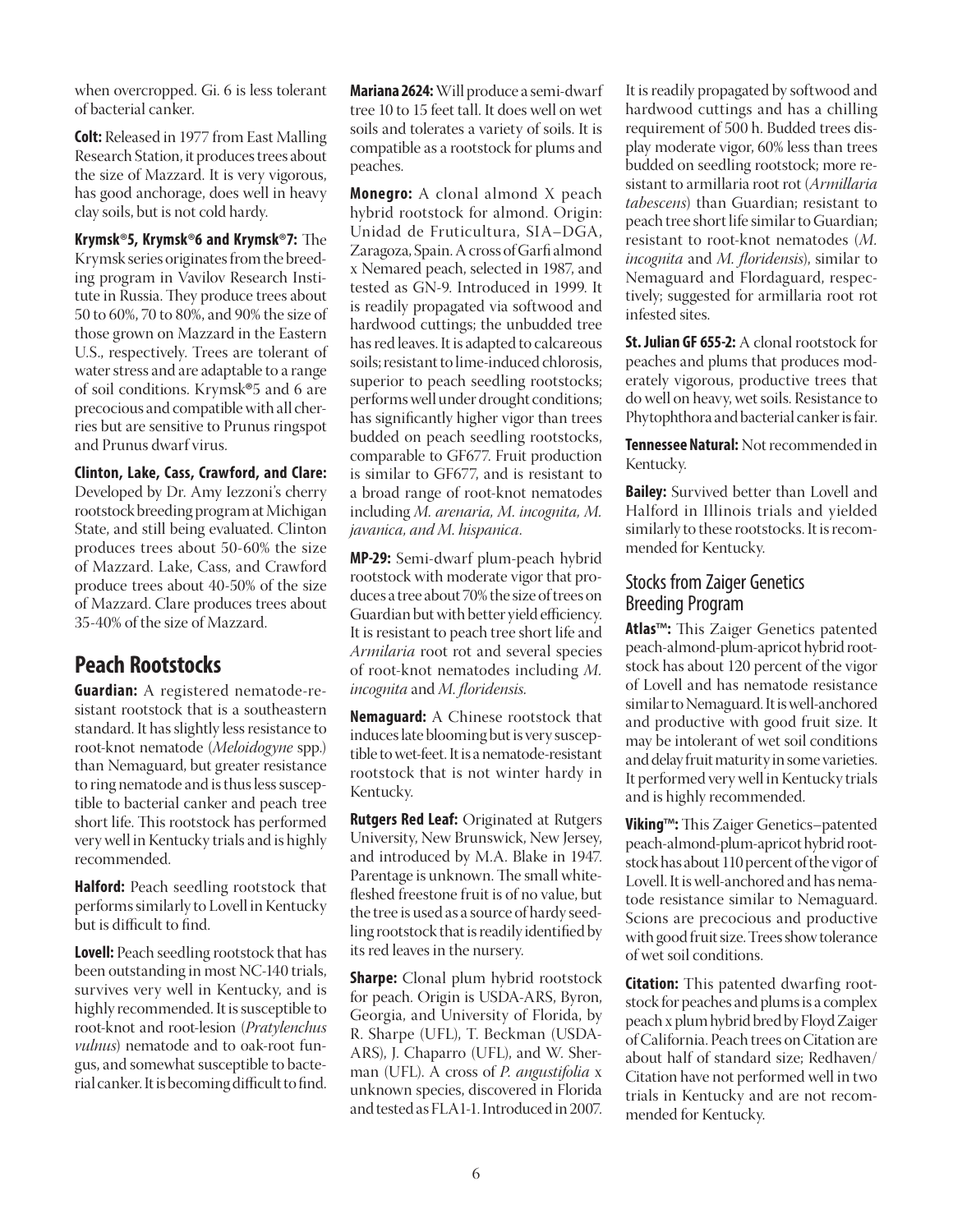### Agromillora Catalana Breeding Program

A number of peach rootstocks have originated from the Agromillora Catalana breeding program in Barcelona, Spain. Only Replantpac has been tested in Kentucky.

**Densipac (Rootpac 20):** Clonal plum hybrid rootstock for peach and nectarine, *P. besseyi* x *P. cerasifera* (both unpatented, unnamed clones); selected in 1998 by J. Pinochet, tested as PAC 9801-02, introduced in 2011. It is propagated easily via tissue culture; the unbudded tree has a semi-erect, compact form, a medium chilling requirement (600–800 h), and is reproductively sterile. It is low vigor similar to GF655-2, advances fruit maturity and increases fruit size compared to peach rootstocks, has little or no rootstock suckering, is tolerant of calcareous and wet soils, has moderate resistance to root-knot nematode, resistance to lesion nematode populations and to *Rosellinia necatrix* root fungus, and has good compatibility with peach and nectarine varieties.

**Greenpac:** A clonal, complex hybrid rootstock for peach, from Agromillora Catalana, Barcelona, Spain, by J. Pinochet. A cross of Felinem (almond x peach) x Cadaman (peach x davidiana), tested as PAC 9904-01 and introduced in 2009. It is propagated via hardwood cuttings with difficulty but propagates easily via in vitro methods. The unbudded tree is vigorous with green leaves, appears to be sterile, and has a chilling requirement of 400–600 h. It has good compatibility with a wide range of peach and nectarine cultivars; grafted trees are vigorous, comparable to those on GF677, and fruit production is superior to that of GF677. It is adapted to calcareous soils, resistant to lime-induced chlorosis, resistant to *M. incognita* root-knot nematode, and moderately resistant to *M. javanica.* It is not tolerant to waterlogging, and is susceptible to crown gall (*Agrobacterium tumefaciens*) and likely susceptible to lesion nematodes.

**Replantpac**™**:** A rootstock originating from Agromillora Catalana breeding program. It is a plum x almond rootstock that produces a tree with about 110% of the vigor as Lovell, similar to Mariana 2624. It was the most vigorous rootstock in 2009 NC-140 peach rootstock trial at Princeton, Kentucky, though somewhat less productive than Lovell. It is very resistant to root-knot nematodes and slightly susceptible to lesion nematodes, and its survival rate in replanted soils has been high.

### Krymsk Rootstocks

These rootstocks originate from the breeding program in Vavilov Research Institute in Russia.

**Krymsk 1:** This dwarfing rootstock produces a tree about 50% the size of that of Lovell. Krymsk 1 had the highest mortality (75%) of any of the rootstocks tested in the 2009 peach rootstock trial at Princeton, Kentucky, and is not recommended.

**Krymsk 2:** A patented (USPP 15,957) interspecific cross of *P. incana* x *P. tomentosa* that was released in 2005. Trees on this stock are about 60% of the size of standard peach seedlings. This rootstock is untested in Kentucky.

**Krymsk**®**86:** Is a peach/plum hybrid that produces a tree similar in size to Lovell. Its yield and yield efficiency were significantly lower than that of Lovell in the 2009 NC-140 peach rootstock trial at Princeton, Kentucky. It is susceptible to nematodes, but more tolerant to oak root fungus than Mariana 2624 and has less sensitivity to Phytophthora and less susceptibility to *Verticillium* than Lovell.

### Controller™ Series

The Controller™ rootstocks are from the breeding programs at the University of California, Davis, and the USDA-ARS at Fresno, California. Several of these rootstocks are typically listed as numbered HBOK selections, being crosses of Harrow Blood x Okinawa. Harrow Blood originated in Harrow, Ontario, Canada, through the efforts of G.M. Weaver. Introduced in 1967, it was recommended as a dwarfing rootstock for peach in root knot nematode infested areas but did not perform well in Kentucky. Okinawa originated in Gainesville, Florida, by R.H. Sharpe, who imported the seed from Okinawa. The tree was introduced in 1957 with resistance to root knot nematodes.

**Controller 5**™**:** Introduced in 2004, from a cross between an unnamed plum selection from the USDA-ARS Fresno breeding program ('K47-31') x 'Flavorcrest' peach*.* It produces a tree about 60% of the size of Lovell, or 50 to 60% of that of Nemaguard. Yield efficiency was about 10 to 15% of that of Lovell in the 2009 NC-140 peach rootstock trial at Princeton, Kentucky. This rootstock survived well and root suckering was negligible.

**HBOK 10 (Controller 8**™**):** Introduced in 2010. It has low to moderate vigor, about 60% the size of trees on Nemaguard or 90% of Lovell; yield efficiency and tree survival were comparable to trees on Lovell in the 2009 NC-140 peach rootstock trial in Princeton, Kentucky; root suckering was negligible and anchorage was good. This rootstock is (heterozygous) resistant to root-knot nematode (*M. incognita*) and has lower reproduction of lesion nematode compared to Nemaguard.

**HBOK 27 (Controller 6**™**):** Introduced in 2012. Produces a tree with low to moderate vigor, about 50% the size of trees on Nemaguard; yield efficiency is comparable to trees on Nemaguard; very few root suckers with moderate resistance to root-knot nematode (*M. incognita*).

**HBOK 32 (Controller 7**™**):** Introduced in 2010. It has low to moderate vigor, about 60% the size of trees on Nemaguard, or about 80% of Lovell. It had a yield efficiency comparable to trees on Lovell in the 2009 NC-140 peach rootstock trial at Princeton, Kentucky, with little or no root suckers. It is (homozygous) resistant to root-knot nematode (*M. incognita*) with reproduction of lesion nematode comparable to Nemaguard.

**HBOK 50 (Controller 9.5**™**):** Introduced in 2010 from a peach F2 hybrid. Size and yield efficiency is comparable to trees on Nemaguard. It has few, if any, root suckers, (heterozygous) resistance to root-knot nematode (*M. incognita*), and lower reproduction of lesion nematode compared to Nemaguard.